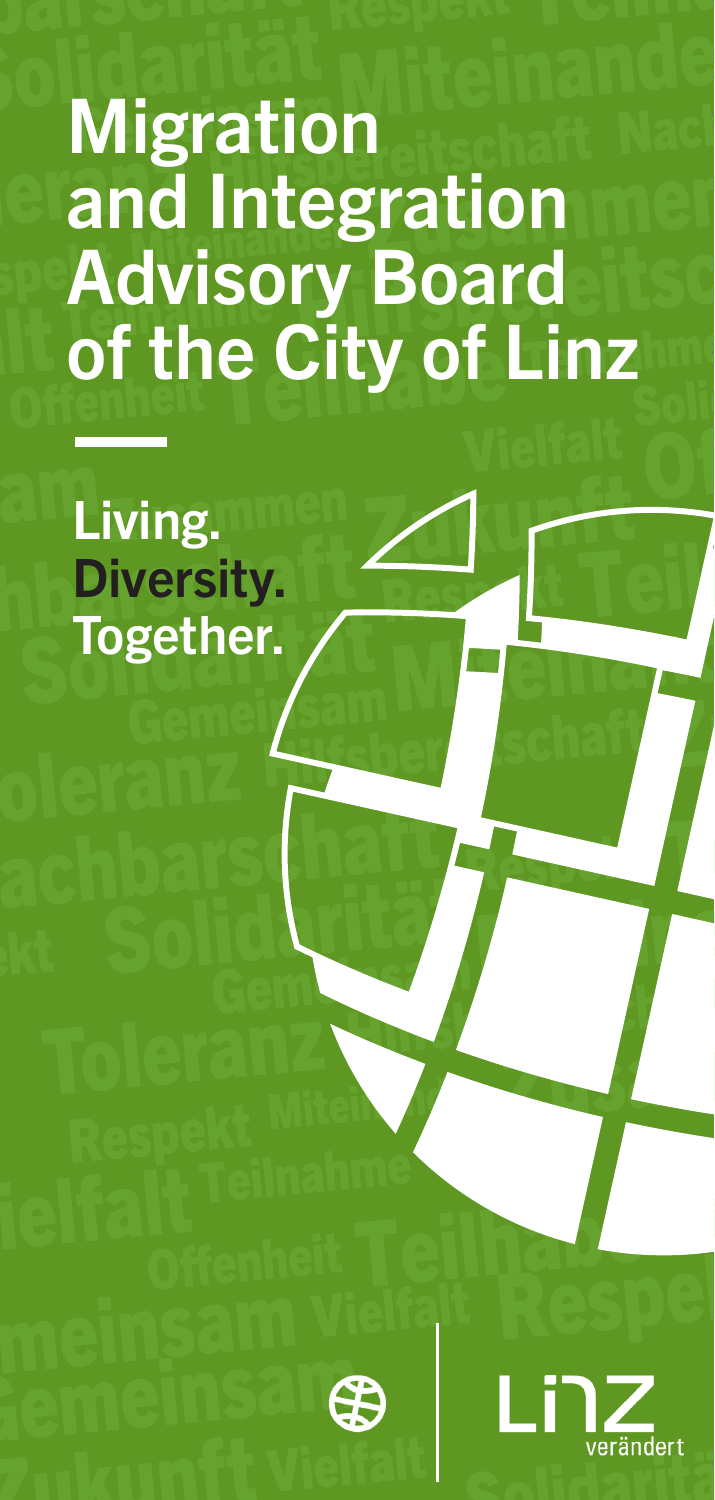### Migration and Integration Advisory Board of the City of Linz

The Migration and Integration Advisory Board of the City of Linz (MIB) is the mouthpiece of all immigrants. The Board represents the political interests of all citizens, who live in Linz and have an immigrant background. It comprises a maximum of 21 appointed honorary members. In addition, each of the parties represented in the municipal council (SPÖ, FPÖ, ÖVP, Grüne, NEOS, KPÖ) sends a member who has an advisory vote on the Board.

#### **Origin**

The Foreigner-Integration Advisory Board (AIB) of Linz was established in 1996. Until 2008, the members of the AIB were chosen in a direct voting process. Since then, the mayor of the City of Linz has appointed the members for a period of six years. The council has been renamed to the Migration and Integration Advisory Board.

#### Working methods

The Migration and Integration Advisory Board holds regular working sessions and public meetings. The official office of the Advisory Board is the Integration Office of the City of Linz.



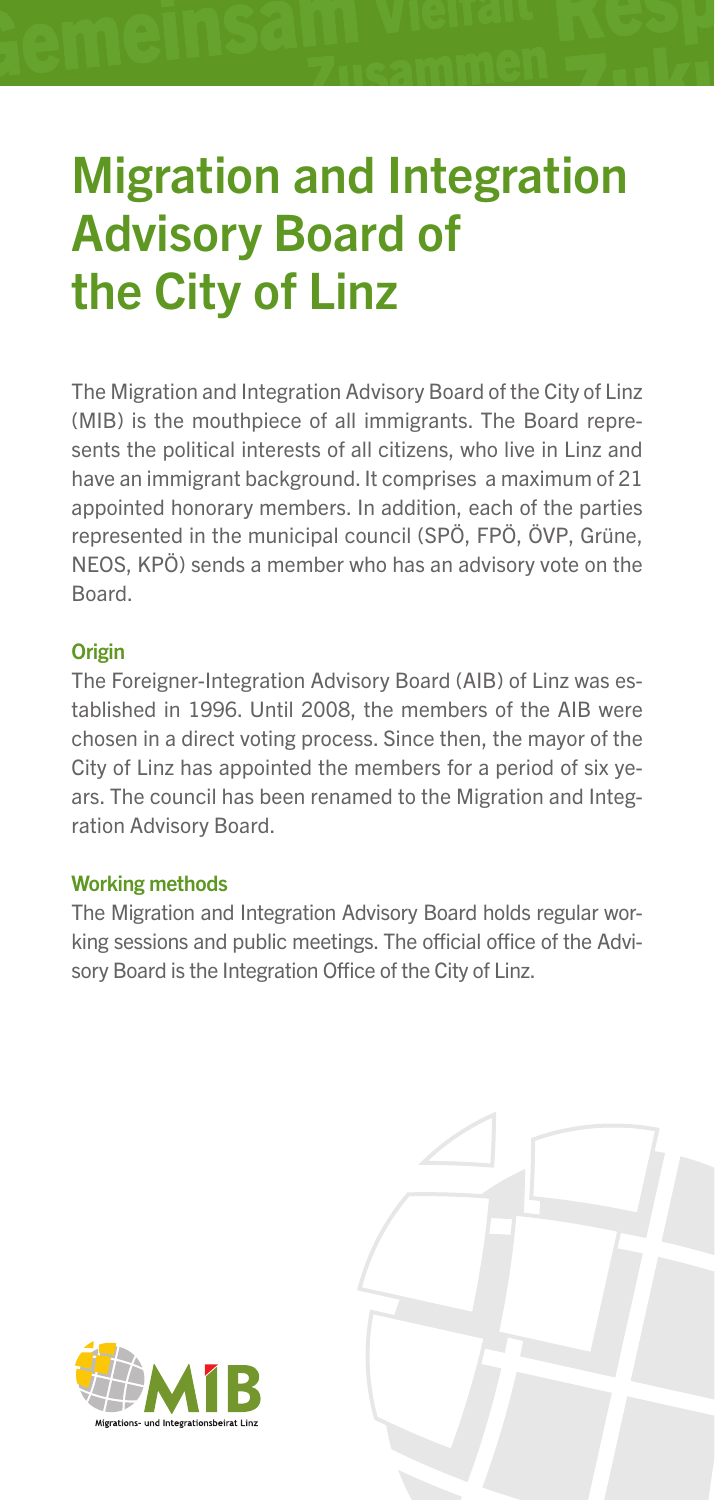# Goals and Tasks

### Goals

- Representation of the interests of immigrants at the communal level
- Improvement of the situation of immigrants in various areas of life
- Reduction of prejudice and discrimination
- Promotion of initiatives and projects fore more understanding in society
- Working for the realization of a right to vote in communal elections for all immigrants

#### Tasks

- Maintaining contacts to the migrant population
- Submitting queries and statements of opinion to the appropriate offices of the city administration
- Advising and informing municipal committees
- Collaboration on decisions of the municipal government as far as that is legally permissible

### Public Relations

- Reduction of barriers, intensification of the dialog between different groups within the population
- Informing the people of Linz with immigrant backgrounds as well as their associations about matters of importance as well as about the activities of the Advisory Board
- Informing the local population about the situation of immigrants in Linz and explaining how the Board functions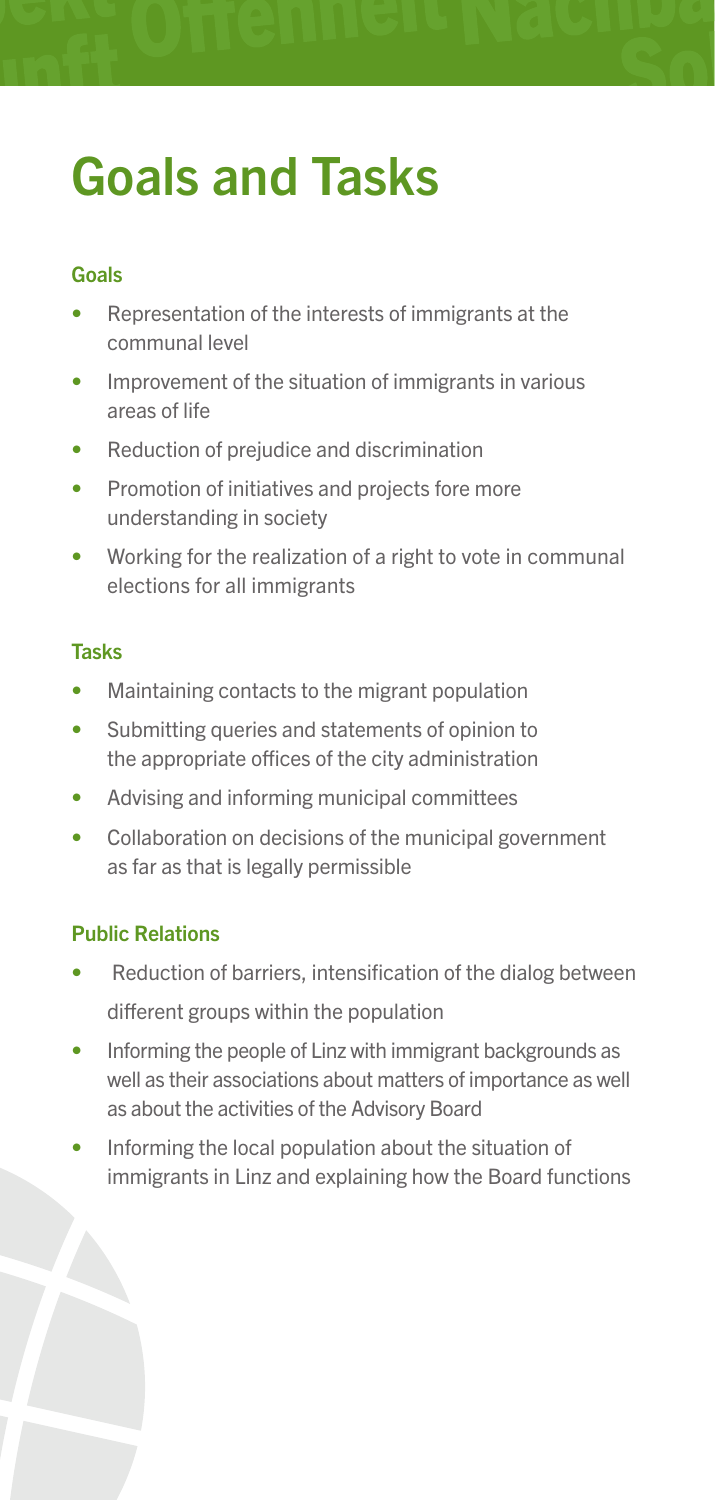# **Principles**

#### The Migration Advisory Board regards

- Integration as an enduring process. It is not merely a method to achieve an one-sided conformity of the immigrants. Instead, it employs targeted measures to attain equal opportunities for everybody who lives in Linz.
- Integration as an obligation of local politics in the areas of school/education, accommodations, employment, health, youth, culture etc. These involve matters that urban development and planning have to deal with.
- Cultural diversity as a challenge which, however, gives rise to opportunities that can lead to a better future for the City of Linz.

Further information can be found at: www.linz.at/integration/mib.php



MIB-chairpeople: Sabahudin Mujevic, Krisztina Balint und Adnan Abdullahi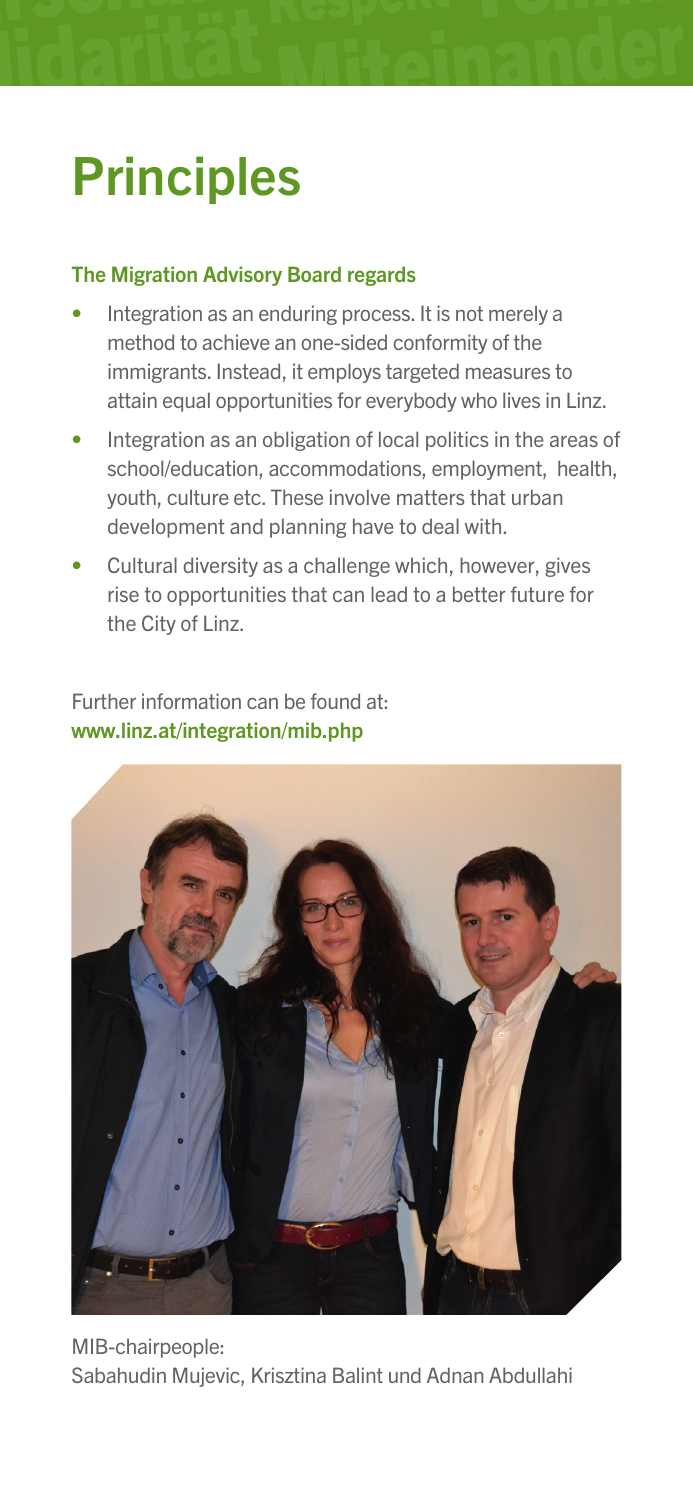# Migrant Associations

### Associations represented in the Linz Migration Advisory Board (2020 - 2026)

- [ADA Alternative Solidarity Center for Education,](www.adaoesterreich.at) Sport and Culture in Upper Austria
- [Commission of Alevi Scholars in Linz](https://www.facebook.com/Linz-Alevi-Gencler-Birligi-LAGB-205723369442444/)
- [ALIF Austria Linz Islamic Federation](https://www.alif.at/)
- ATIB Linz
- [Bashkimi Albanian Islamic Sport- and Cultural](https://www.facebook.com/Xhamia-Bashkimi-Linz-231326874395421/)  Association
- **[Black Community of Upper Austria](https://www.black-community.at/)**
- [JAAPO for the Participation of Women of Color](https://www.jaapo.at/)
- [Croatian Center of Linz](https://www.facebook.com/hrvatskicentarlinz/)
- [Cultural Association New Hope](http://neuehoffnung.at/)
- Austrian Chinese Cultural Exchange Linz
- [Romanian Cultural Association Carpatia](https://www.facebook.com/Rum%C3%A4nischer-Kulturverein-Carpatia-Asociatia-Culturala-Carpatia-227865614341943/)
- [Serbian Cultural Association Nikola Tesla](https://www.facebook.com/NikolaTeslaLinz)
- [Serbian Association Vidovdan](https://www.facebook.com/Srpski-Klub-Vidovdan-400413510139093/)
- Slovakian Association for Encounters in Upper Austria
- [Hungarian Media Association Hungaromedia](https://www.facebook.com/HungaroStudio/)
- [Association of Bosnians NUR in Linz](http://www.nur-linz.com)
- [Association of Citizens of Bosnia and Herzegovina BiH](https://www.facebook.com/VdBvBiHLinz/)
- [Association of Poles in Upper Austria](www.polonialinz.com)
- [Association for the Promotion of Russian Culture](www.shkola.at) and Language DRUZHBA
- [Center for Contemporary Initiatives ZZI](https://www.facebook.com/groups/63540634632/)

#### Intercultural Initiatives and Associations:

There are several other migrant associations in Linz. Interested persons can submit individual queries free of charge to the Central Registry of Associations at: zvr.bmi.gv.at This is a service of the Interior Ministry.